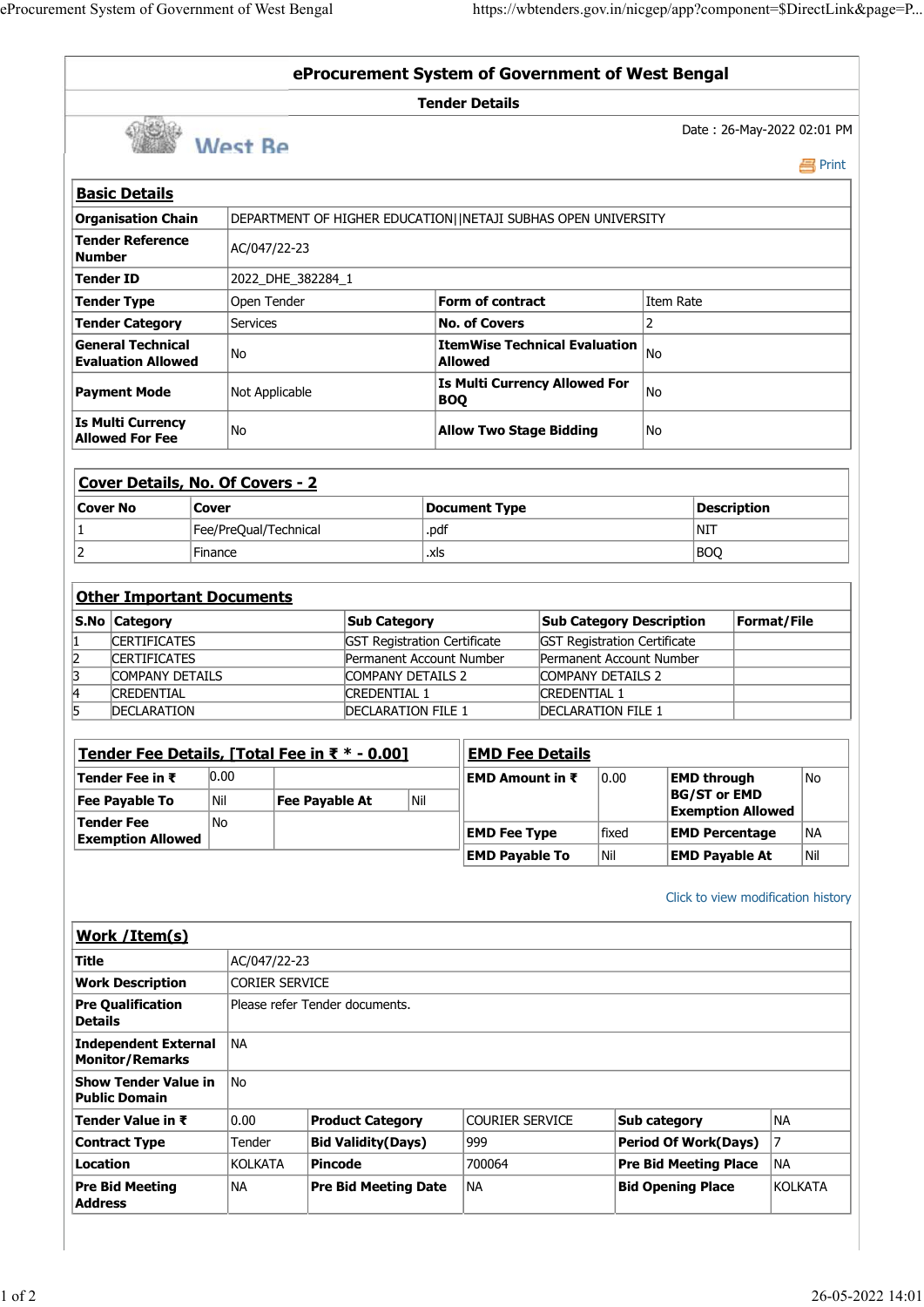|                                                                     | <b>Should Allow NDA</b> | No                                       | <b>Allow Preferential</b><br><b>Bidder</b> |                                              | No                                               |                                                                 |                         |                                              |
|---------------------------------------------------------------------|-------------------------|------------------------------------------|--------------------------------------------|----------------------------------------------|--------------------------------------------------|-----------------------------------------------------------------|-------------------------|----------------------------------------------|
| <b>Critical Dates</b>                                               |                         |                                          |                                            |                                              |                                                  |                                                                 |                         |                                              |
| <b>Publish Date</b><br>Document Download / Sale Start<br>Date       |                         |                                          |                                            | 26-May-2022 05:00 PM<br>26-May-2022 05:00 PM | <b>Bid Opening Date</b><br>Date                  | Document Download / Sale End                                    |                         | 07-Jun-2022 12:00 PM<br>04-Jun-2022 05:00 PM |
| <b>Clarification Start Date</b><br><b>Bid Submission Start Date</b> |                         |                                          | NA                                         | 26-May-2022 05:00 PM                         |                                                  | <b>Clarification End Date</b><br><b>Bid Submission End Date</b> | NA                      | 04-Jun-2022 05:00 PM                         |
|                                                                     |                         |                                          |                                            |                                              |                                                  |                                                                 |                         |                                              |
| Tender Documents<br><b>NIT</b>                                      |                         |                                          |                                            |                                              |                                                  |                                                                 |                         | <b>Document Size</b>                         |
| Document                                                            |                         | S.No Document Name<br>Tendernotice_1.pdf |                                            |                                              | <b>Description</b><br><b>NIT</b>                 |                                                                 |                         | (in KB)<br>575.98                            |
| <b>Work Item</b><br><b>Documents</b>                                | S.No Document Type      |                                          |                                            | <b>Document Name</b>                         |                                                  | <b>Description</b>                                              |                         | <b>Document Size</b>                         |
|                                                                     | <b>BOQ</b>              |                                          |                                            | BOQ_746801.xls                               |                                                  | <b>BOQ</b>                                                      |                         | (in KB)<br>295.00                            |
|                                                                     |                         |                                          |                                            |                                              |                                                  |                                                                 |                         |                                              |
| <b>Bid Openers List</b>                                             |                         |                                          |                                            |                                              |                                                  |                                                                 |                         |                                              |
| $\mathsf{S}.\mathsf{No}$                                            |                         | <b>Bid Opener Login Id</b>               |                                            |                                              | <b>Bid Opener Name</b>                           |                                                                 | <b>Certificate Name</b> |                                              |
| 1.<br>$\overline{2}$ .                                              | sachindrakar@yahoo.in   | debanjanhlr@gmail.com                    |                                            |                                              | SACHINDRA CHANDRA KAR<br><b>DEBANJAN GHOSHAL</b> |                                                                 | <b>DEBANJAN GHOSHAL</b> | <b>SACHINDRA CHANDRA KAR</b>                 |
| $\overline{3}$                                                      |                         | gopaldas1984@gmail.com                   |                                            |                                              | Gopal Das                                        |                                                                 | <b>GOPAL DAS</b>        |                                              |
| <b>Tender Properties</b>                                            |                         |                                          |                                            |                                              |                                                  |                                                                 |                         |                                              |
| <b>Auto Tendering</b><br><b>Process allowed</b>                     |                         | No                                       |                                            |                                              |                                                  | Show Technical bid status                                       | $ {\sf Yes} $           |                                              |
| Show Finance bid<br>status                                          |                         | Yes                                      |                                            |                                              | <b>Show Bids Details</b>                         |                                                                 | Yes                     |                                              |
| BoQ Comparative Chart<br>model                                      |                         | Normal                                   |                                            |                                              |                                                  | BoQ Compartive chart decimal places                             | 3                       |                                              |
| <b>BoQ Comparative Chart</b><br>Rank Type                           |                         |                                          |                                            |                                              | Form Based BoQ                                   |                                                                 | No                      |                                              |
| <b>Tender Inviting Authority</b>                                    |                         |                                          |                                            |                                              |                                                  |                                                                 |                         |                                              |
| Name                                                                |                         | <b>FINANCE OFFICER</b>                   |                                            |                                              |                                                  |                                                                 |                         |                                              |
| <b>Address</b>                                                      |                         |                                          |                                            |                                              | DD 26, SECTOR i, SALTA LAKE, KOLKATA, 700064     |                                                                 |                         |                                              |
| <b>Tender Creator Details</b>                                       |                         |                                          |                                            |                                              |                                                  |                                                                 |                         |                                              |
| <b>Created By</b>                                                   |                         | SACHINDRA CHANDRA KAR                    |                                            |                                              |                                                  |                                                                 |                         |                                              |
| Designation                                                         | <b>Created Date</b>     | <b>FINANCE OFFICER</b>                   | 26-May-2022 01:47 PM                       |                                              |                                                  |                                                                 |                         |                                              |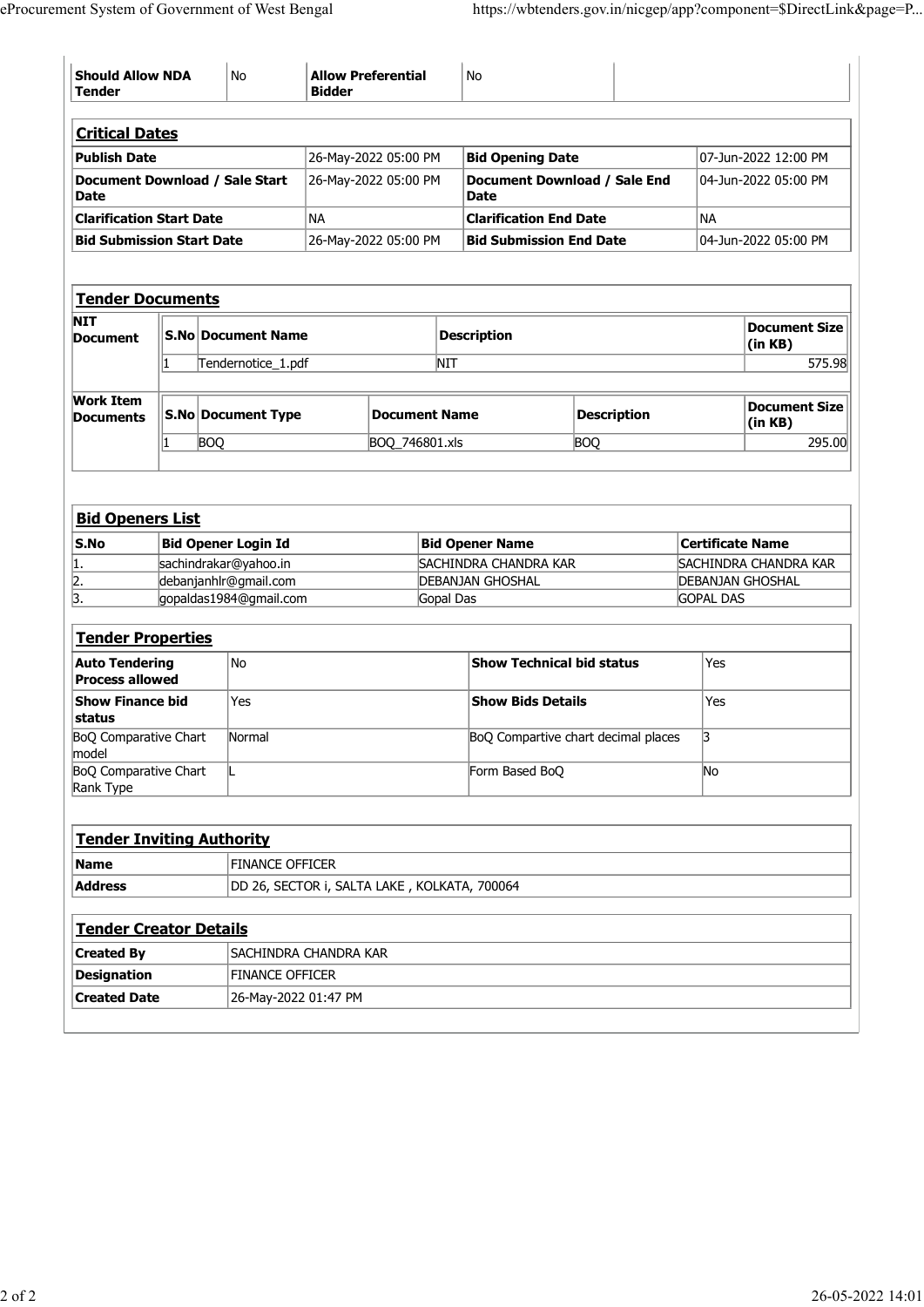

#### Memo No: AC/047/22-23 Dated:26-05-2022

Tender ReferenceNumber: AC/047/22-23 Tender ID: 2022\_DHE\_382284\_1

# Notice Inviting e-Tender

Quotations are invited through e-Tender (www. wbtenders.gov.in) from leading and fast growing courier companies with nation wide network and delivery station, specially with a coverage to the small towns and interior villages of all parts of West Bengal according to the details stated in Annesure II for the Netaji Subhas Open University,DD-26, Sector 1, Salt Lake, Kolkata, West Bengal 700064. Interested bidders are to participate in the bidding process as per specifications and conditions mentioned below in the Annexure - I,II & III.

### DATE AND TIME SCHEDULE

| Date of Publication of Tender Online through website https://wbtenders.gov.in/ | 26.05.2022 after 17.00 Hrs. |
|--------------------------------------------------------------------------------|-----------------------------|
| <b>IDate of Document Download Start</b>                                        | 26.05.2022 after 17.00 Hrs. |
| Date of Bid Submission Start                                                   | 26.05.2022 after 17.00 Hrs. |
| Date of Bid Submission Closing                                                 | 04.06.2022 upto 17.00 Hrs.  |
| Date of Opening of Technical Bid                                               | 07.06.2022 after 12.00 Hrs. |
| Date of Opening of Financial Bid                                               | To be notified later        |

Finance Officer Netaji Subhas Open University DD-26, Sector -1, Salt Lake, Kolkata -700064 Email: sachindrakar@yahoo.in Mobile No: 9432747119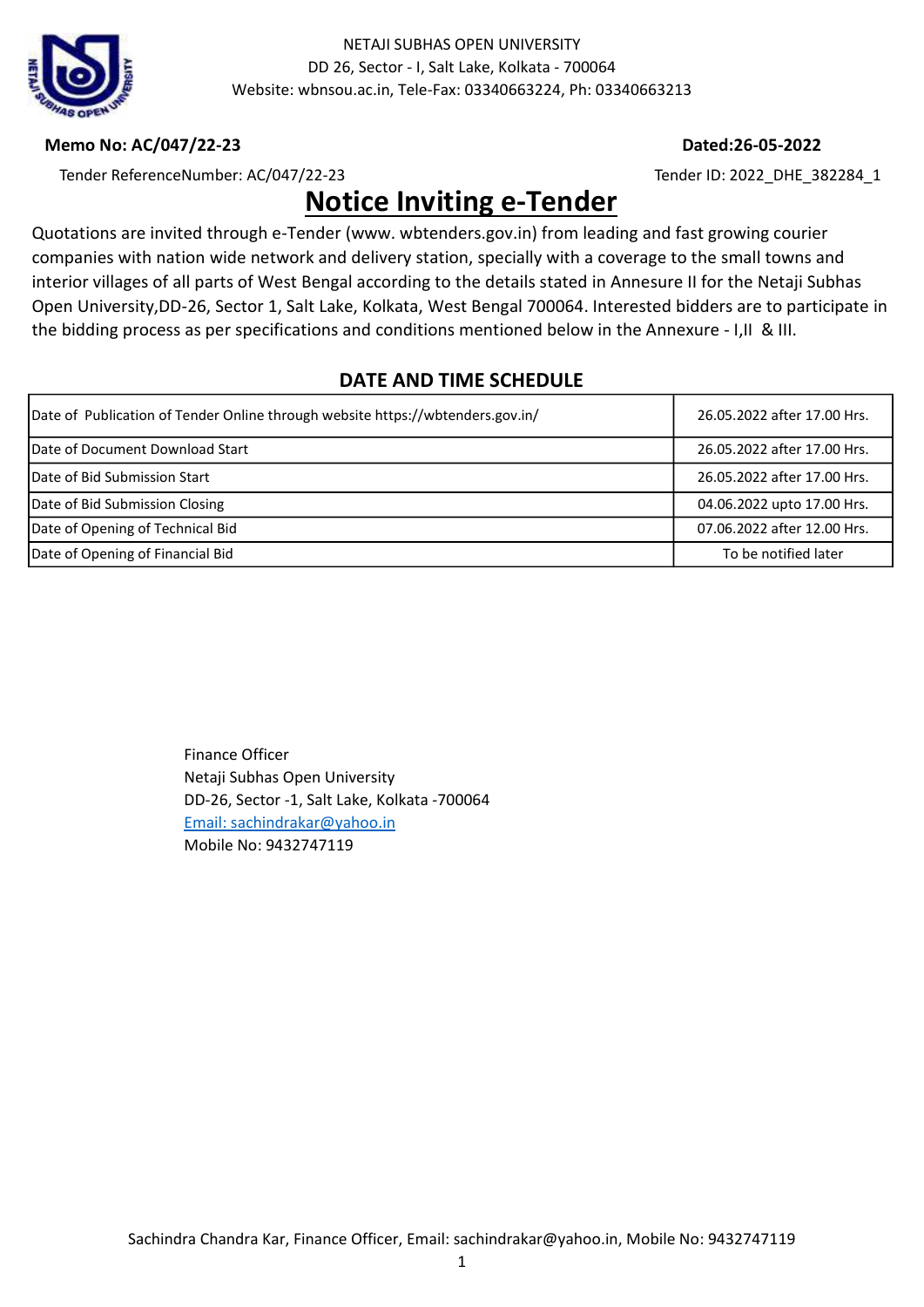

## ANNEXURE - I

#### SPECIFICATION FOR TECHNICAL BID

- 1. The Bidders should have their Head Quarters in Kolkata.
- 2. The Bidders should have Sufficient Experience in Courier service of all types as specified in Annexure II at least for 10 years.
- 3. The Bidders must have the credential of Courier service for the Educational Institute and Government Office.
- 4. The Bidders should have legal compliance such as: (1) GST Number, (2) PAN / TAN , (3) Trade License.
- 5. On receipt of Order the successful Bidder is to deposit a sum of Rs. 2,00,000/-(Rupees Three Lakh) only as Security Money within 7 days from the date of receipt of the Order.
- 6. Only one Tender will be accepted if multiple Tenders are submitted by same enterprise and its sister-concern/allied concern.
- 7. All the Rates should be quoted. Partial bidding / Rate for few Zone/items will not be accepted.

Finance Officer Netaji Subhas Open University DD-26, Sector -1, Salt Lake, Kolkata-700064 Email: sachindrakar@yahoo.in Mobile No: 9432747119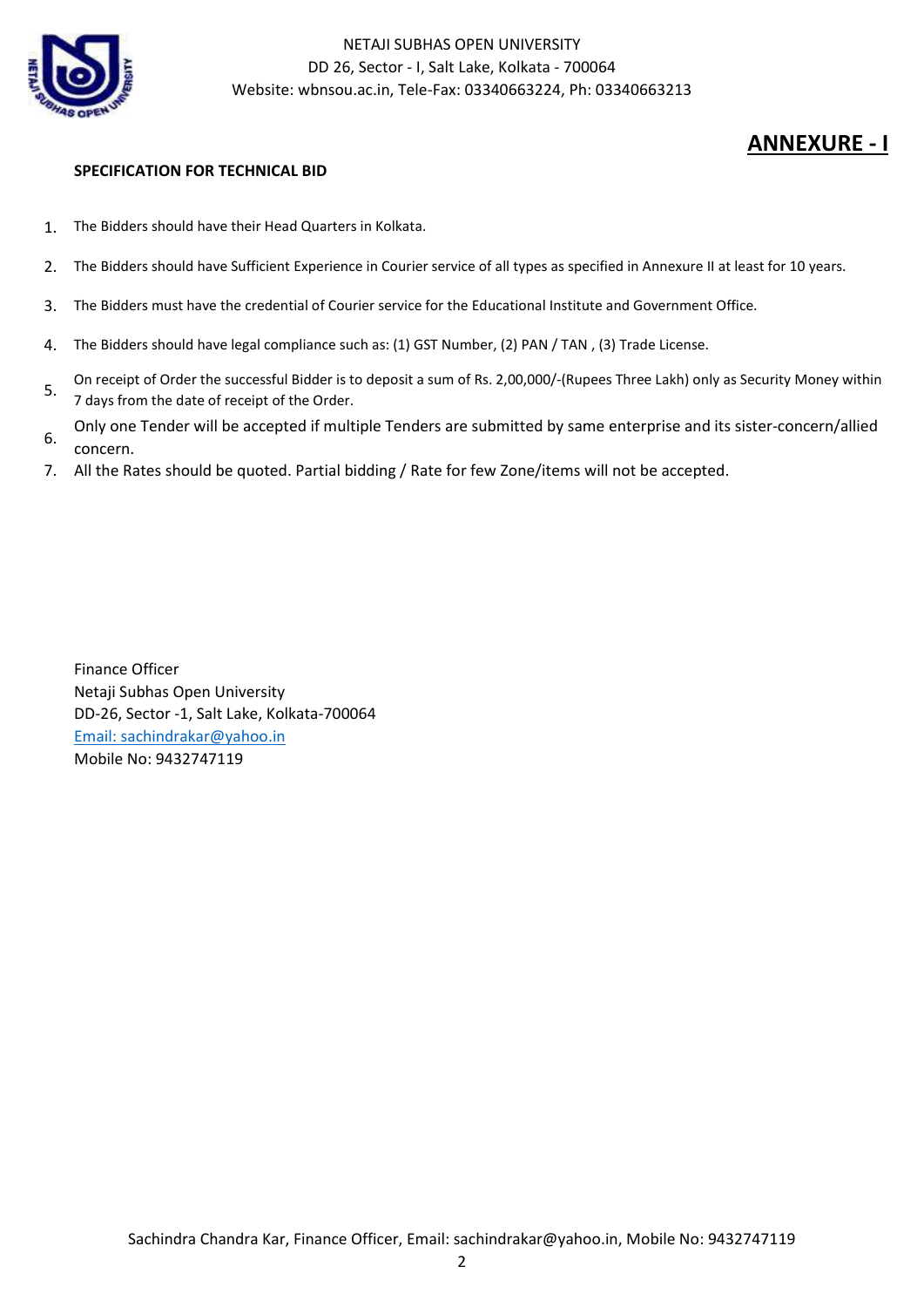

## ANNEXURE - II

#### SPECIFICATION FOR FINANCIAL BID

|           |                         |                                                                                                                                                                        |                                                        | <b>Delivery Location</b>                                        |                                          |                                                      |
|-----------|-------------------------|------------------------------------------------------------------------------------------------------------------------------------------------------------------------|--------------------------------------------------------|-----------------------------------------------------------------|------------------------------------------|------------------------------------------------------|
| <b>SI</b> | Head                    | Pick up location                                                                                                                                                       | Delivery<br>Location:<br>Kolkata &<br><b>KMDA</b> Area | Delivery<br>Location:<br>South<br>Bengal<br>except<br>Kolkata & | Delivery<br>Location:<br>North<br>Bengal | Delivery<br>Location: All<br>other parts of<br>India |
|           |                         |                                                                                                                                                                        |                                                        | <b>KMDA</b> area                                                |                                          |                                                      |
|           |                         | Netaji Subhas Open University, HQ, DD 26, Sector I, Salt Lake,<br>Kolkata-700064                                                                                       |                                                        |                                                                 |                                          |                                                      |
|           |                         | New Town Campus, Netaji Subhas Open University, Kolkata-<br>700135                                                                                                     |                                                        |                                                                 |                                          |                                                      |
|           |                         | Examination Department, Netaji Subhas Open<br>University, 134/1, Meghnad Saha Sarani, Golpark, Kolkata-700029                                                          |                                                        |                                                                 |                                          |                                                      |
| 1         | Documents               | Kalyani Regional Center, Netaji Subhas Open University,, Ghosh<br>Para Station Road, Kalyani, Nadia, 743134                                                            |                                                        |                                                                 |                                          |                                                      |
|           | (upto 50 grams):        | Durgapur Regional Centre,<br>Netaji Subhas Open University,                                                                                                            |                                                        |                                                                 |                                          |                                                      |
|           |                         | Jawahar Lal Nehru Road (adjacent to Durgapur Govt. Degree<br>College), Durgapur, Pachim Bardhaman - 713 214, West Bengal                                               |                                                        |                                                                 |                                          |                                                      |
|           |                         | Jalpaiguri Regional Centre, Netaji Subhas Open University,<br>Patkata, Kotwali (Inside the premises of Govt. Engineering<br>College, Jalpaiguri), Jalpaiguri - 735 102 |                                                        |                                                                 |                                          |                                                      |
|           |                         | Netaji Subhas Open University, HQ, DD 26, Sector I, Salt Lake,<br>Kolkata-700064                                                                                       |                                                        |                                                                 |                                          |                                                      |
|           |                         | New Town Campus, Netaji Subhas Open University, Kolkata-<br>700135                                                                                                     |                                                        |                                                                 |                                          |                                                      |
|           | Documents (51           | Examination Department, Netaji Subhas Open<br>University, 134/1, Meghnad Saha Sarani, Golpark, Kolkata-700029                                                          |                                                        |                                                                 |                                          |                                                      |
| 2         | grams to 200<br>grams): | Kalyani Regional Center, Netaji Subhas Open University,, Ghosh<br>Para Station Road, Kalyani, Nadia, 743134                                                            |                                                        |                                                                 |                                          |                                                      |
|           |                         | Durgapur Regional Centre,<br>Netaji Subhas Open University,<br>Jawahar Lal Nehru Road (adjacent to Durgapur Govt. Degree                                               |                                                        |                                                                 |                                          |                                                      |
|           |                         | Jalpaiguri Regional Centre, Netaji Subhas Open University,<br>Patkata, Kotwali (Inside the premises of Govt. Engineering<br>College, Jalpaiguri), Jalpaiguri - 735 102 |                                                        |                                                                 |                                          |                                                      |
| 3         | grams to 500<br>grams): | Documents (201 Netaji Subhas Open University, HQ, DD 26, Sector I, Salt Lake,<br>Kolkata-700064                                                                        |                                                        |                                                                 |                                          |                                                      |
|           |                         | New Town Campus, Netaji Subhas Open University, Kolkata-<br>700135                                                                                                     |                                                        |                                                                 |                                          |                                                      |
|           |                         | Examination Department, Netaji Subhas Open<br>University, 134/1, Meghnad Saha Sarani, Golpark, Kolkata-700029                                                          |                                                        |                                                                 |                                          |                                                      |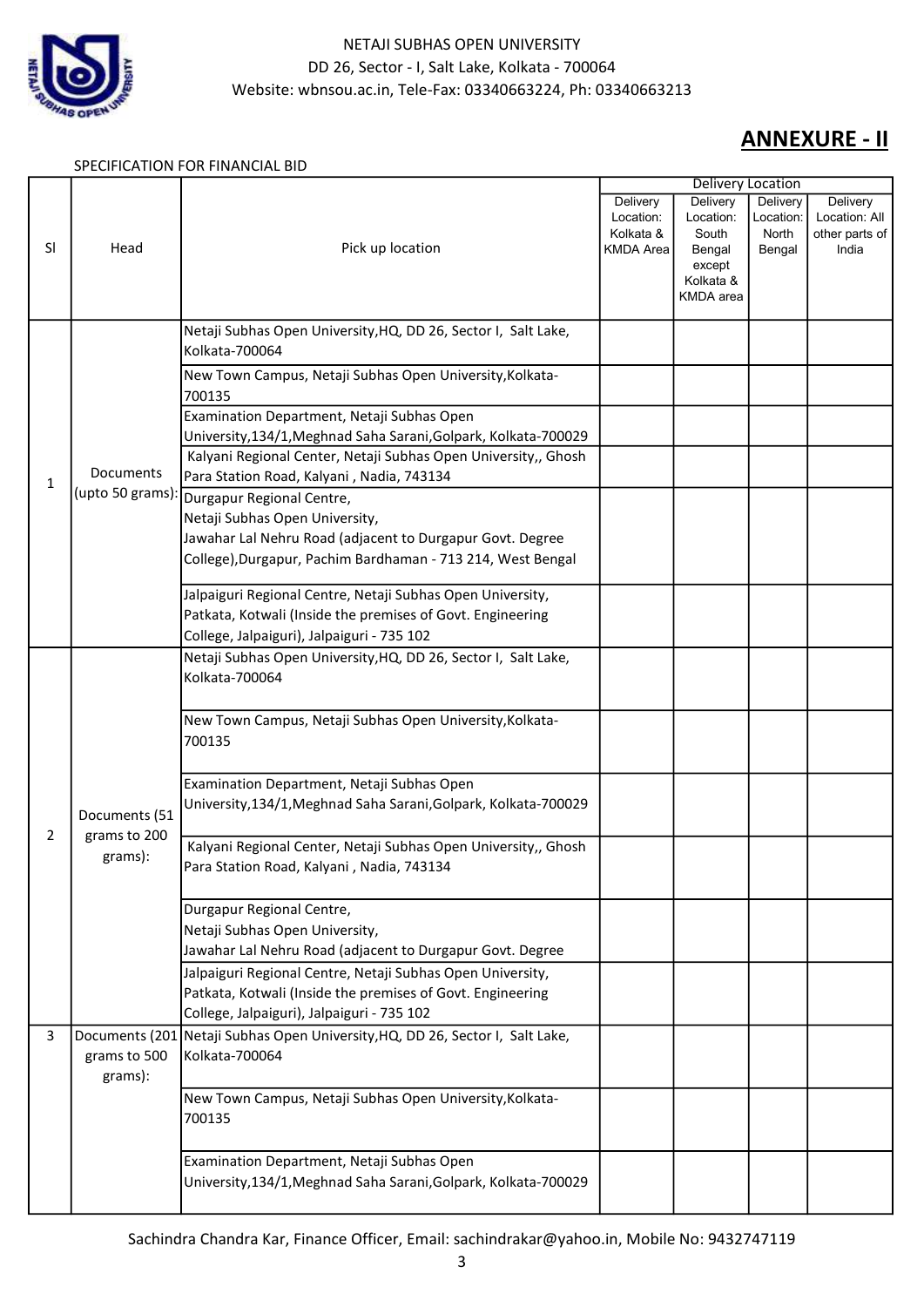

| 3 | Documents (201  | Kalyani Regional Center, Netaji Subhas Open University,, Ghosh                                                           |  |  |
|---|-----------------|--------------------------------------------------------------------------------------------------------------------------|--|--|
|   | grams to 500    | Para Station Road, Kalyani, Nadia, 743134                                                                                |  |  |
|   | grams):         |                                                                                                                          |  |  |
|   |                 | Durgapur Regional Centre,                                                                                                |  |  |
|   |                 | Netaji Subhas Open University,                                                                                           |  |  |
|   |                 | Jawahar Lal Nehru Road (adjacent to Durgapur Govt. Degree                                                                |  |  |
|   |                 | Jalpaiguri Regional Centre, Netaji Subhas Open University,                                                               |  |  |
|   |                 | Patkata, Kotwali (Inside the premises of Govt. Engineering                                                               |  |  |
|   |                 | College, Jalpaiguri), Jalpaiguri - 735 102                                                                               |  |  |
|   |                 | Netaji Subhas Open University, HQ, DD 26, Sector I, Salt Lake,                                                           |  |  |
|   |                 | Kolkata-700064                                                                                                           |  |  |
|   |                 |                                                                                                                          |  |  |
|   |                 | New Town Campus, Netaji Subhas Open University, Kolkata-                                                                 |  |  |
|   |                 | 700135                                                                                                                   |  |  |
|   |                 |                                                                                                                          |  |  |
|   |                 | Examination Department, Netaji Subhas Open                                                                               |  |  |
|   | Documents       | University, 134/1, Meghnad Saha Sarani, Golpark, Kolkata-700029                                                          |  |  |
| 4 | (Additional 500 |                                                                                                                          |  |  |
|   | grams or part   | Kalyani Regional Center, Netaji Subhas Open University,, Ghosh                                                           |  |  |
|   | thereof):       | Para Station Road, Kalyani, Nadia, 743134                                                                                |  |  |
|   |                 |                                                                                                                          |  |  |
|   |                 | Durgapur Regional Centre,                                                                                                |  |  |
|   |                 | Netaji Subhas Open University,                                                                                           |  |  |
|   |                 | Jawahar Lal Nehru Road (adjacent to Durgapur Govt. Degree                                                                |  |  |
|   |                 | Jalpaiguri Regional Centre, Netaji Subhas Open University,                                                               |  |  |
|   |                 | Patkata, Kotwali (Inside the premises of Govt. Engineering<br>College, Jalpaiguri), Jalpaiguri - 735 102                 |  |  |
|   |                 | Netaji Subhas Open University, HQ, DD 26, Sector I, Salt Lake,                                                           |  |  |
|   |                 | Kolkata-700064                                                                                                           |  |  |
|   |                 |                                                                                                                          |  |  |
|   |                 | New Town Campus, Netaji Subhas Open University, Kolkata-                                                                 |  |  |
|   |                 | 700135                                                                                                                   |  |  |
|   |                 |                                                                                                                          |  |  |
|   |                 | Examination Department, Netaji Subhas Open                                                                               |  |  |
|   | Parcel (upto 5  | University, 134/1, Meghnad Saha Sarani, Golpark, Kolkata-700029                                                          |  |  |
| 5 | kgs)(Rate per   |                                                                                                                          |  |  |
|   | kg):            |                                                                                                                          |  |  |
|   |                 | Kalyani Regional Center, NSOU, Ghosh Para Station Road, Kalyani                                                          |  |  |
|   |                 | Nadia, 743134                                                                                                            |  |  |
|   |                 | Netaji Subhas Open University,                                                                                           |  |  |
|   |                 | Jawahar Lal Nehru Road (adjacent to Durgapur Govt. Degree                                                                |  |  |
|   |                 | College), Durgapur, Pachim Bardhaman - 713 214, West Bengal                                                              |  |  |
|   |                 | Jalpaiguri Regional Centre, Netaji Subhas Open University,<br>Patkata, Kotwali (Inside the premises of Govt. Engineering |  |  |
|   |                 | College, Jalpaiguri), Jalpaiguri - 735 102                                                                               |  |  |
|   |                 | Netaji Subhas Open University, HQ, DD 26, Sector I, Salt Lake,                                                           |  |  |
|   | Parcel(Every    | Kolkata-700064                                                                                                           |  |  |
|   | additional kg   |                                                                                                                          |  |  |
| 6 | upto 10         | New Town Campus, Netaji Subhas Open University, Kolkata-                                                                 |  |  |
|   | kgs)(Rate per   | 700135                                                                                                                   |  |  |
|   | kg):            |                                                                                                                          |  |  |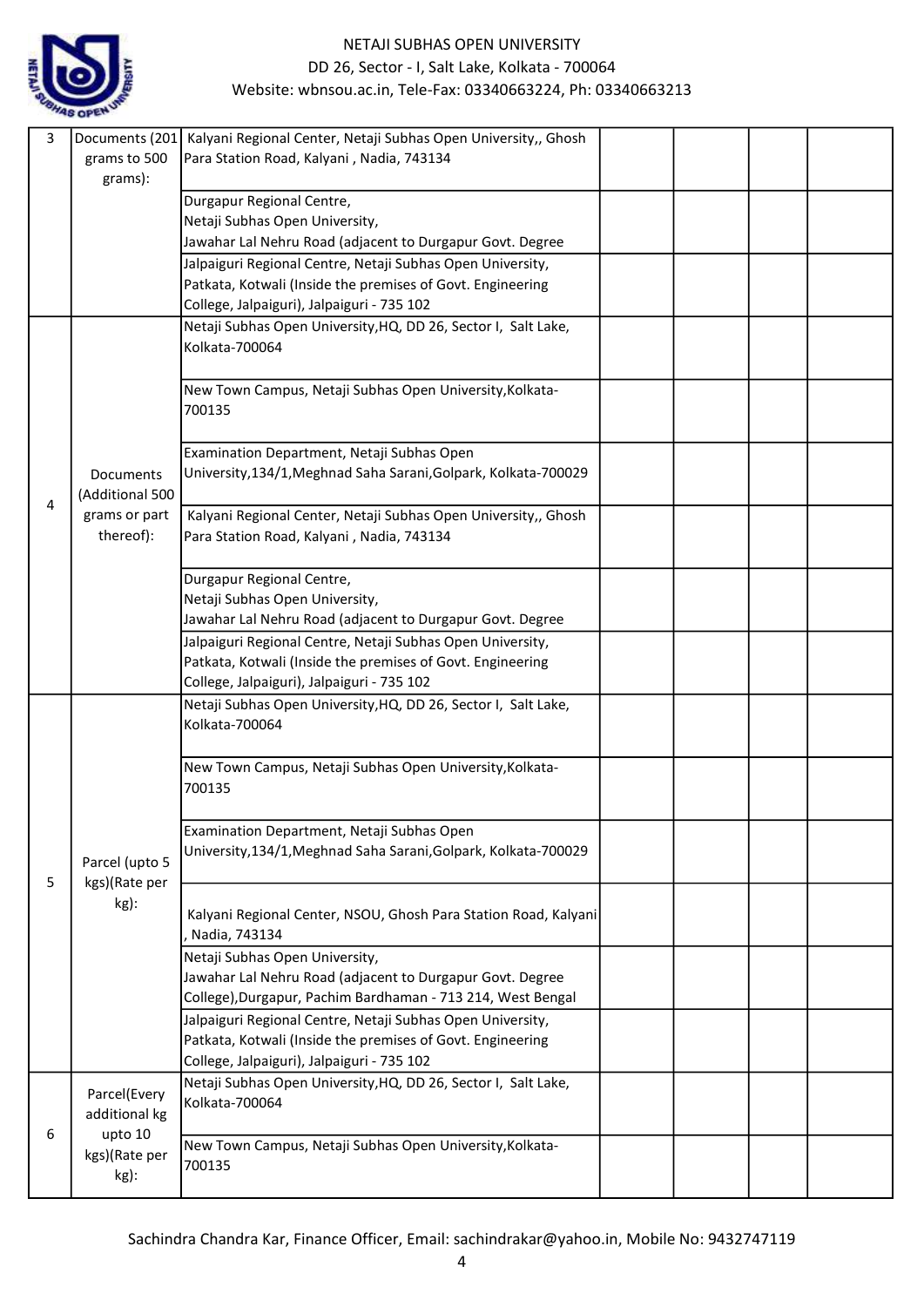

|   |                                                                        | Examination Department, Netaji Subhas Open<br>University, 134/1, Meghnad Saha Sarani, Golpark, Kolkata-700029                                                                           |  |  |
|---|------------------------------------------------------------------------|-----------------------------------------------------------------------------------------------------------------------------------------------------------------------------------------|--|--|
|   | Parcel(Every<br>additional kg<br>upto 10<br>6<br>kgs)(Rate per<br>kg): | Kalyani Regional Center, NSOU, Ghosh Para Station Road, Kalyani<br>, Nadia, 743134                                                                                                      |  |  |
|   |                                                                        | Netaji Subhas Open University,<br>Jawahar Lal Nehru Road (adjacent to Durgapur Govt. Degree<br>College), Durgapur, Pachim Bardhaman - 713 214, West Bengal                              |  |  |
|   |                                                                        | Jalpaiguri Regional Centre, Netaji Subhas Open University,<br>Patkata, Kotwali (Inside the premises of Govt. Engineering<br>College, Jalpaiguri), Jalpaiguri - 735 102                  |  |  |
|   |                                                                        | Netaji Subhas Open University, HQ, DD 26, Sector I, Salt Lake,<br>Kolkata-700064                                                                                                        |  |  |
|   |                                                                        | New Town Campus, Netaji Subhas Open University, Kolkata-<br>700135                                                                                                                      |  |  |
| 7 | Parcel(Base Rate<br>for 10 kgs)(Rate                                   | Examination Department, Netaji Subhas Open<br>University, 134/1, Meghnad Saha Sarani, Golpark, Kolkata-700029                                                                           |  |  |
|   | per kg):                                                               | Kalyani Regional Center, NSOU, Ghosh Para Station Road, Kalyani<br>Nadia, 743134                                                                                                        |  |  |
|   |                                                                        | Netaji Subhas Open University,<br>Jawahar Lal Nehru Road (adjacent to Durgapur Govt. Degree<br>College), Durgapur, Pachim Bardhaman - 713 214, West Bengal                              |  |  |
|   |                                                                        | Jalpaiguri Regional Centre, Netaji Subhas Open University,<br>Patkata, Kotwali (Inside the premises of Govt. Engineering<br>College, Jalpaiguri), Jalpaiguri - 735 102                  |  |  |
|   |                                                                        | Netaji Subhas Open University, HQ, DD 26, Sector I, Salt Lake,<br>Kolkata-700064                                                                                                        |  |  |
|   |                                                                        | New Town Campus, Netaji Subhas Open University, Kolkata-<br>700135                                                                                                                      |  |  |
|   | Parcel(Every                                                           | Examination Department, Netaji Subhas Open<br>University, 134/1, Meghnad Saha Sarani, Golpark, Kolkata-700029                                                                           |  |  |
| 8 | additional kg<br>above 10 kgs<br>upto 15                               | Kalyani Regional Center, NSOU, Ghosh Para Station Road, Kalyani<br>Nadia, 743134                                                                                                        |  |  |
|   | kgs)(Rate per<br>kg):                                                  | Durgapur Regional Centre,<br>Netaji Subhas Open University,<br>Jawahar Lal Nehru Road (adjacent to Durgapur Govt. Degree<br>College), Durgapur, Pachim Bardhaman - 713 214, West Bengal |  |  |
|   |                                                                        | Jalpaiguri Regional Centre, Netaji Subhas Open University,<br>Patkata, Kotwali (Inside the premises of Govt. Engineering<br>College, Jalpaiguri), Jalpaiguri - 735 102                  |  |  |
|   | Parcel(Base Rate                                                       | Netaji Subhas Open University, HQ, DD 26, Sector I, Salt Lake,<br>Kolkata-700064                                                                                                        |  |  |
| 9 | for 15 kgs)(Rate<br>per kg):                                           | New Town Campus, Netaji Subhas Open University, Kolkata-<br>700135                                                                                                                      |  |  |
|   |                                                                        | Examination Department, Netaji Subhas Open<br>University, 134/1, Meghnad Saha Sarani, Golpark, Kolkata-700029                                                                           |  |  |

Sachindra Chandra Kar, Finance Officer, Email: sachindrakar@yahoo.in, Mobile No: 9432747119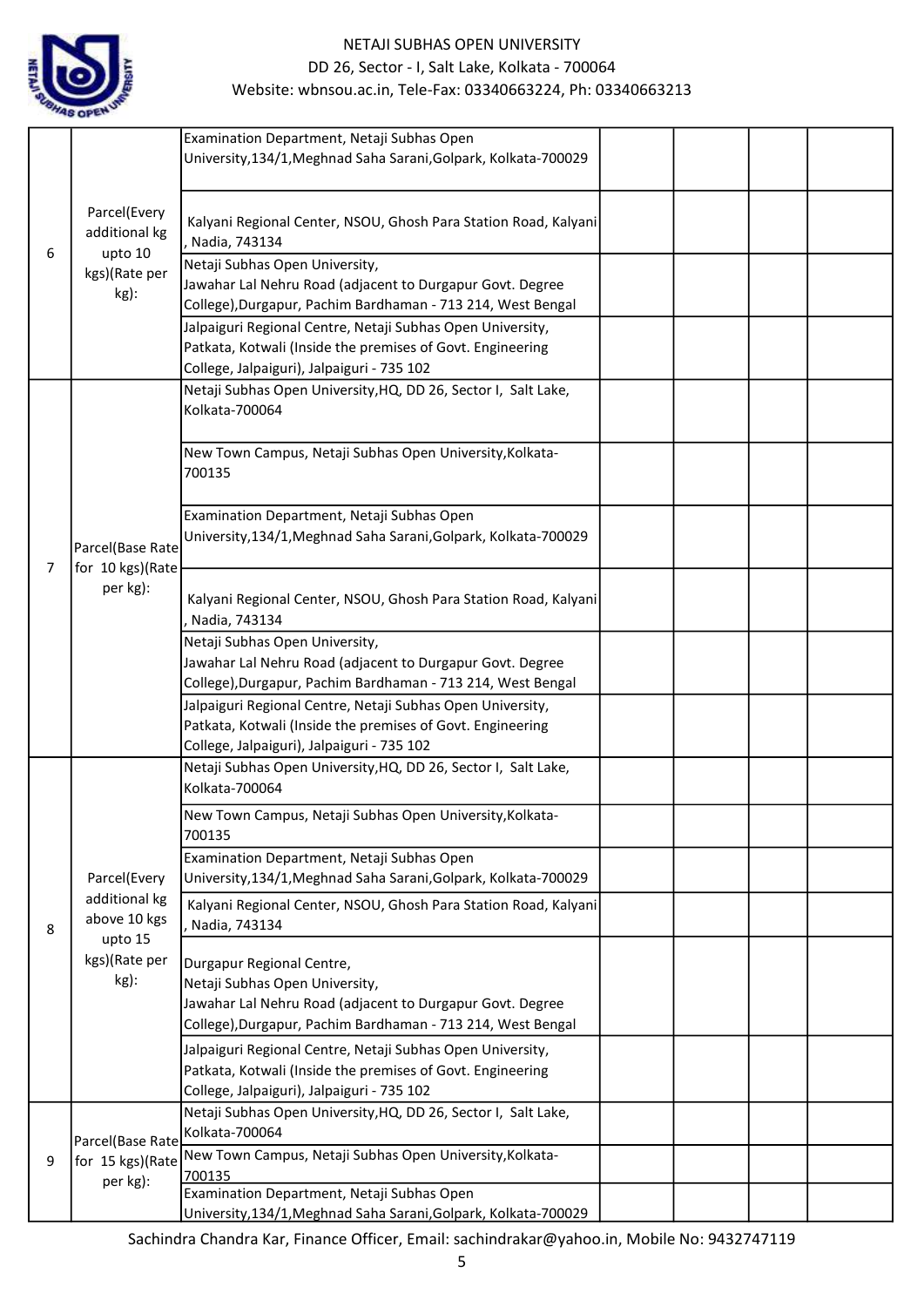

|    |                               | Kalyani Regional Center, NSOU, Ghosh Para Station Road, Kalyani<br>Nadia, 743134                                         |  |  |
|----|-------------------------------|--------------------------------------------------------------------------------------------------------------------------|--|--|
|    |                               |                                                                                                                          |  |  |
|    |                               | Durgapur Regional Centre,                                                                                                |  |  |
| 9  | for 15 kgs)(Rate              | Parcel(Base Rate Netaji Subhas Open University,                                                                          |  |  |
|    | per kg):                      | Jawahar Lal Nehru Road (adjacent to Durgapur Govt. Degree                                                                |  |  |
|    |                               | College), Durgapur, Pachim Bardhaman - 713 214, West Bengal                                                              |  |  |
|    |                               | Jalpaiguri Regional Centre, Netaji Subhas Open University,                                                               |  |  |
|    |                               | Patkata, Kotwali (Inside the premises of Govt. Engineering                                                               |  |  |
|    |                               | College, Jalpaiguri), Jalpaiguri - 735 102                                                                               |  |  |
|    |                               | Netaji Subhas Open University, HQ, DD 26, Sector I, Salt Lake,                                                           |  |  |
|    |                               | Kolkata-700064                                                                                                           |  |  |
|    |                               | New Town Campus, Netaji Subhas Open University, Kolkata-                                                                 |  |  |
|    |                               | 700135                                                                                                                   |  |  |
|    |                               | Examination Department, Netaji Subhas Open                                                                               |  |  |
|    | Parcel(Every                  | University, 134/1, Meghnad Saha Sarani, Golpark, Kolkata-700029                                                          |  |  |
|    | additional kg<br>above 15 kgs |                                                                                                                          |  |  |
| 10 |                               | Kalyani Regional Center, NSOU, Ghosh Para Station Road, Kalyani                                                          |  |  |
|    | upto 20                       | , Nadia, 743134                                                                                                          |  |  |
|    | kgs)(Rate per                 | Durgapur Regional Centre,                                                                                                |  |  |
|    | kg):                          | Netaji Subhas Open University,                                                                                           |  |  |
|    |                               | Jawahar Lal Nehru Road (adjacent to Durgapur Govt. Degree                                                                |  |  |
|    |                               | College), Durgapur, Pachim Bardhaman - 713 214, West Bengal                                                              |  |  |
|    |                               | Jalpaiguri Regional Centre, Netaji Subhas Open University,                                                               |  |  |
|    |                               | Patkata, Kotwali (Inside the premises of Govt. Engineering                                                               |  |  |
|    |                               | College, Jalpaiguri), Jalpaiguri - 735 102                                                                               |  |  |
|    |                               | Netaji Subhas Open University, HQ, DD 26, Sector I, Salt Lake,                                                           |  |  |
|    |                               | Kolkata-700064                                                                                                           |  |  |
|    |                               | New Town Campus, Netaji Subhas Open University, Kolkata-                                                                 |  |  |
|    |                               | 700135<br>Examination Department, Netaji Subhas Open                                                                     |  |  |
|    |                               | University, 134/1, Meghnad Saha Sarani, Golpark, Kolkata-700029                                                          |  |  |
|    |                               |                                                                                                                          |  |  |
|    | Parcel(Base Rate              | Kalyani Regional Center, NSOU, Ghosh Para Station Road, Kalyani                                                          |  |  |
| 11 | for 20 kgs)(Rate              | Nadia, 743134                                                                                                            |  |  |
|    | per kg):                      |                                                                                                                          |  |  |
|    |                               | Durgapur Regional Centre,                                                                                                |  |  |
|    |                               | Netaji Subhas Open University,                                                                                           |  |  |
|    |                               | Jawahar Lal Nehru Road (adjacent to Durgapur Govt. Degree<br>College), Durgapur, Pachim Bardhaman - 713 214, West Bengal |  |  |
|    |                               | Jalpaiguri Regional Centre, Netaji Subhas Open University,                                                               |  |  |
|    |                               | Patkata, Kotwali (Inside the premises of Govt. Engineering                                                               |  |  |
|    |                               | College, Jalpaiguri), Jalpaiguri - 735 102                                                                               |  |  |
|    |                               | Netaji Subhas Open University, HQ, DD 26, Sector I, Salt Lake,                                                           |  |  |
|    |                               | Kolkata-700064                                                                                                           |  |  |
|    | Parcel(Every                  | New Town Campus, Netaji Subhas Open University, Kolkata-                                                                 |  |  |
|    | additional kg                 | 700135                                                                                                                   |  |  |
| 12 | above 20 kgs<br>upto 25       | Examination Department, Netaji Subhas Open                                                                               |  |  |
|    | kgs)(Rate per                 | University, 134/1, Meghnad Saha Sarani, Golpark, Kolkata-700029                                                          |  |  |
|    | kg):                          |                                                                                                                          |  |  |
|    |                               | Kalyani Regional Center, NSOU, Ghosh Para Station Road, Kalyani                                                          |  |  |
|    |                               | Nadia, 743134                                                                                                            |  |  |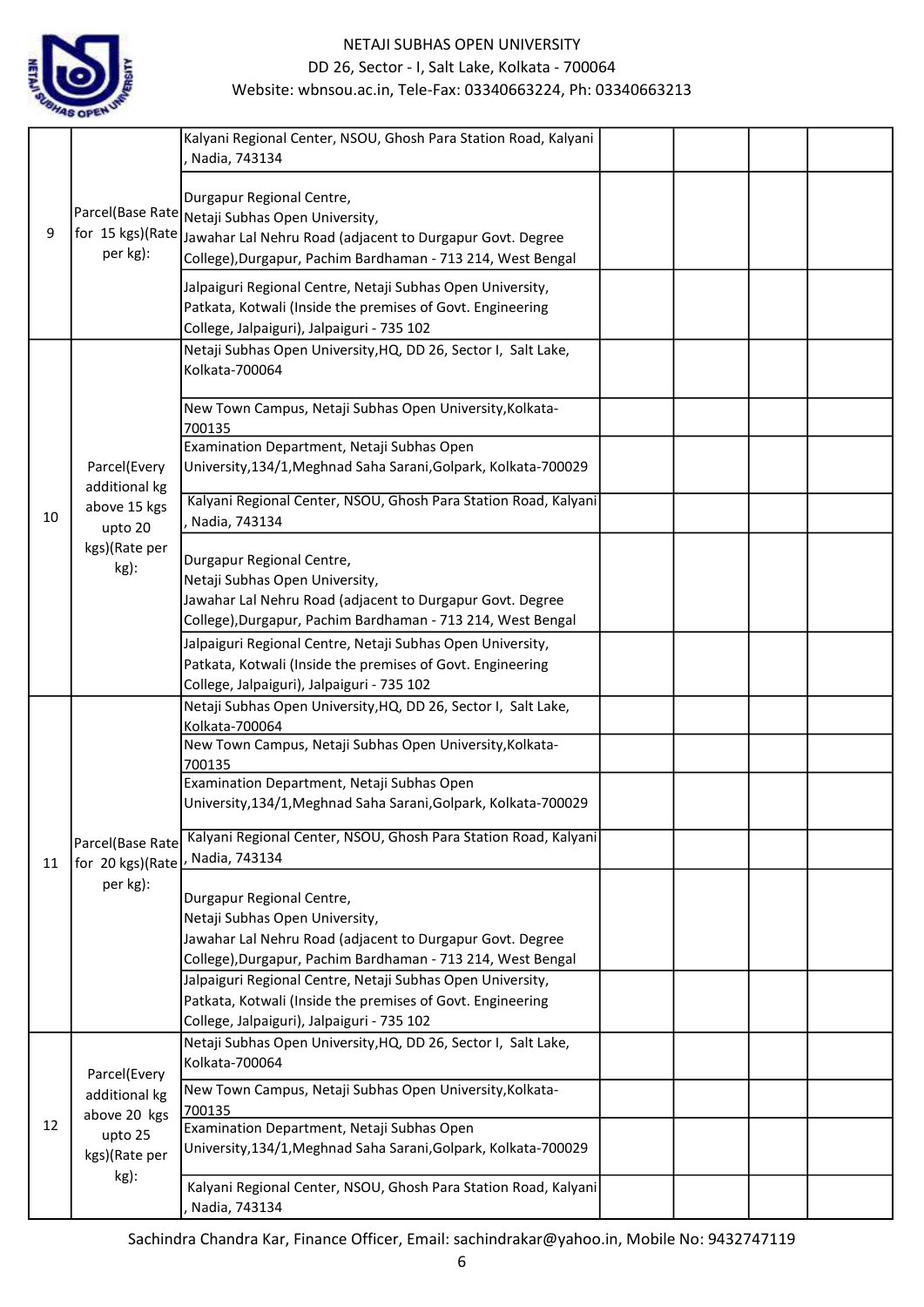

| 12 | Parcel(Every<br>additional kg<br>above 20 kgs<br>upto 25<br>kgs)(Rate per<br>kg): | Durgapur Regional Centre,<br>Netaji Subhas Open University,<br>Jawahar Lal Nehru Road (adjacent to Durgapur Govt. Degree<br>College), Durgapur, Pachim Bardhaman - 713 214, West Bengal<br>Jalpaiguri Regional Centre, Netaji Subhas Open University,<br>Patkata, Kotwali (Inside the premises of Govt. Engineering<br>College, Jalpaiguri), Jalpaiguri - 735 102 |  |  |
|----|-----------------------------------------------------------------------------------|-------------------------------------------------------------------------------------------------------------------------------------------------------------------------------------------------------------------------------------------------------------------------------------------------------------------------------------------------------------------|--|--|
|    |                                                                                   | Netaji Subhas Open University, HQ, DD 26, Sector I, Salt Lake,<br>Kolkata-700064                                                                                                                                                                                                                                                                                  |  |  |
|    | Parcel(Base                                                                       | New Town Campus, Netaji Subhas Open University, Kolkata-<br>700135<br>Examination Department, Netaji Subhas Open<br>University, 134/1, Meghnad Saha Sarani, Golpark, Kolkata-700029                                                                                                                                                                               |  |  |
| 13 | Rate for 25<br>kgs)(Rate per<br>$kg)$ :                                           | Kalyani Regional Center, NSOU, Ghosh Para Station Road, Kalyani<br>Nadia, 743134                                                                                                                                                                                                                                                                                  |  |  |
|    |                                                                                   | Durgapur Regional Centre,<br>Netaji Subhas Open University,<br>Jawahar Lal Nehru Road (adjacent to Durgapur Govt. Degree<br>College), Durgapur, Pachim Bardhaman - 713 214, West Bengal                                                                                                                                                                           |  |  |
|    |                                                                                   | Jalpaiguri Regional Centre, Netaji Subhas Open University,<br>Patkata, Kotwali (Inside the premises of Govt. Engineering<br>College, Jalpaiguri), Jalpaiguri - 735 102                                                                                                                                                                                            |  |  |
|    |                                                                                   | Netaji Subhas Open University, HQ, DD 26, Sector I, Salt Lake,<br>Kolkata-700064                                                                                                                                                                                                                                                                                  |  |  |
|    |                                                                                   | New Town Campus, Netaji Subhas Open University, Kolkata-<br>700135<br>Examination Department, Netaji Subhas Open                                                                                                                                                                                                                                                  |  |  |
|    | Parcel(Every                                                                      | University, 134/1, Meghnad Saha Sarani, Golpark, Kolkata-700029                                                                                                                                                                                                                                                                                                   |  |  |
| 14 | above 25                                                                          | additional kg   Kalyani Regional Center, NSOU, Ghosh Para Station Road, Kalyani<br>, Nadia, 743134                                                                                                                                                                                                                                                                |  |  |
|    | kgs)(Rate per<br>kg):                                                             | Durgapur Regional Centre,<br>Netaji Subhas Open University,<br>Jawahar Lal Nehru Road (adjacent to Durgapur Govt. Degree<br>College), Durgapur, Pachim Bardhaman - 713 214, West Bengal                                                                                                                                                                           |  |  |
|    |                                                                                   | Jalpaiguri Regional Centre, Netaji Subhas Open University,<br>Patkata, Kotwali (Inside the premises of Govt. Engineering<br>College, Jalpaiguri), Jalpaiguri - 735 102                                                                                                                                                                                            |  |  |

Lowest of the Total would be selected and Rate must be excluding GST

Finance Officer Netaji Subhas Open University DD-26, Sector -1, Salt Lake, Kolkata-700064 Email: sachindrakar@yahoo.in Mobile No: 9432747119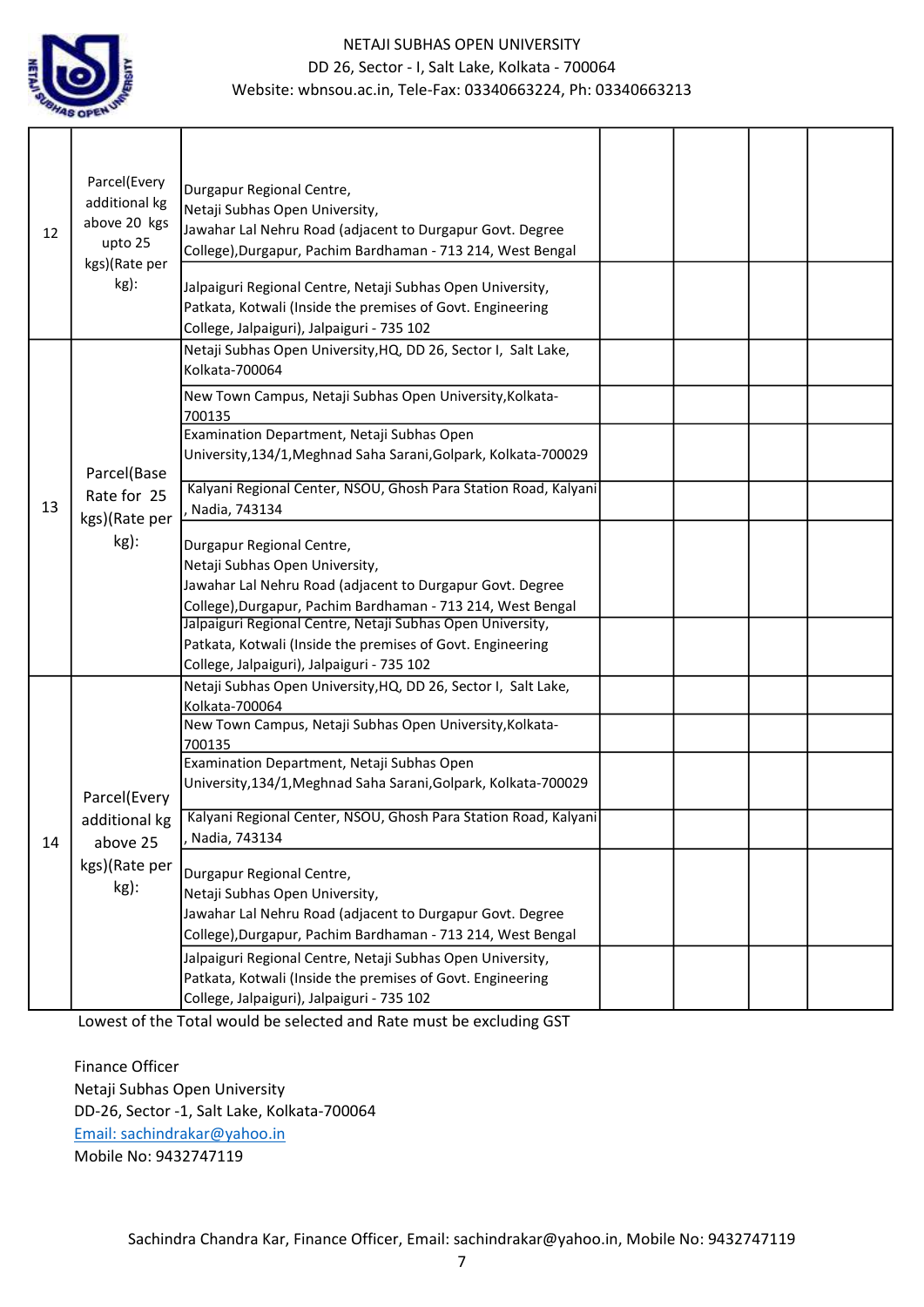

## ANNEXURE – III

## GENERAL TERMS & CONDITIONS

- 1. The bidders are to participate in the bidding process for the Tender only online at https://www.wbtenders.gov.in. as per prescribed formats.
- 2. Price shall be quoted in INR only. vendors are to quote rate per kg.
- 3. Incomplete and Conditional Bids will be summarily rejected without assigning any reasons thereof.
- 4. Tenders must be submitted in two Separate Bids- (1) Technical Bid covering all the credentials noted above, (2) Financial Bid as specified in Annexure - II. The Technical Bid, if found suitable to meet the specifications noted above, will be followed by Financial Bid.
- 5. The Bidders should qoute all the items (Partial bidding will not be considered).
- 6. Rate must be excluding GST.
- 7. Lowest of the Total would be selected(The sum of all items would only be taken into consideration to have LOWEST QUOTATION.)
- 8. The Authority of NETAJI SUBHAS OPEN UNIVERSITY reserves the right to reject the entire bid received without assigning any reason thereof.
- 9. The judicature of any legal disputes will be under the Hon'ble High Court, Calcutta.
- 10. The applicant bidders to participate in the bidding process are to fill in the following Formats given in page No. 9,10 and BOQ.

Finance Officer Netaji Subhas Open University DD-26, Sector -1, Salt Lake, Kolkata-700064 Email: sachindrakar@yahoo.in Mobile No: 9432747119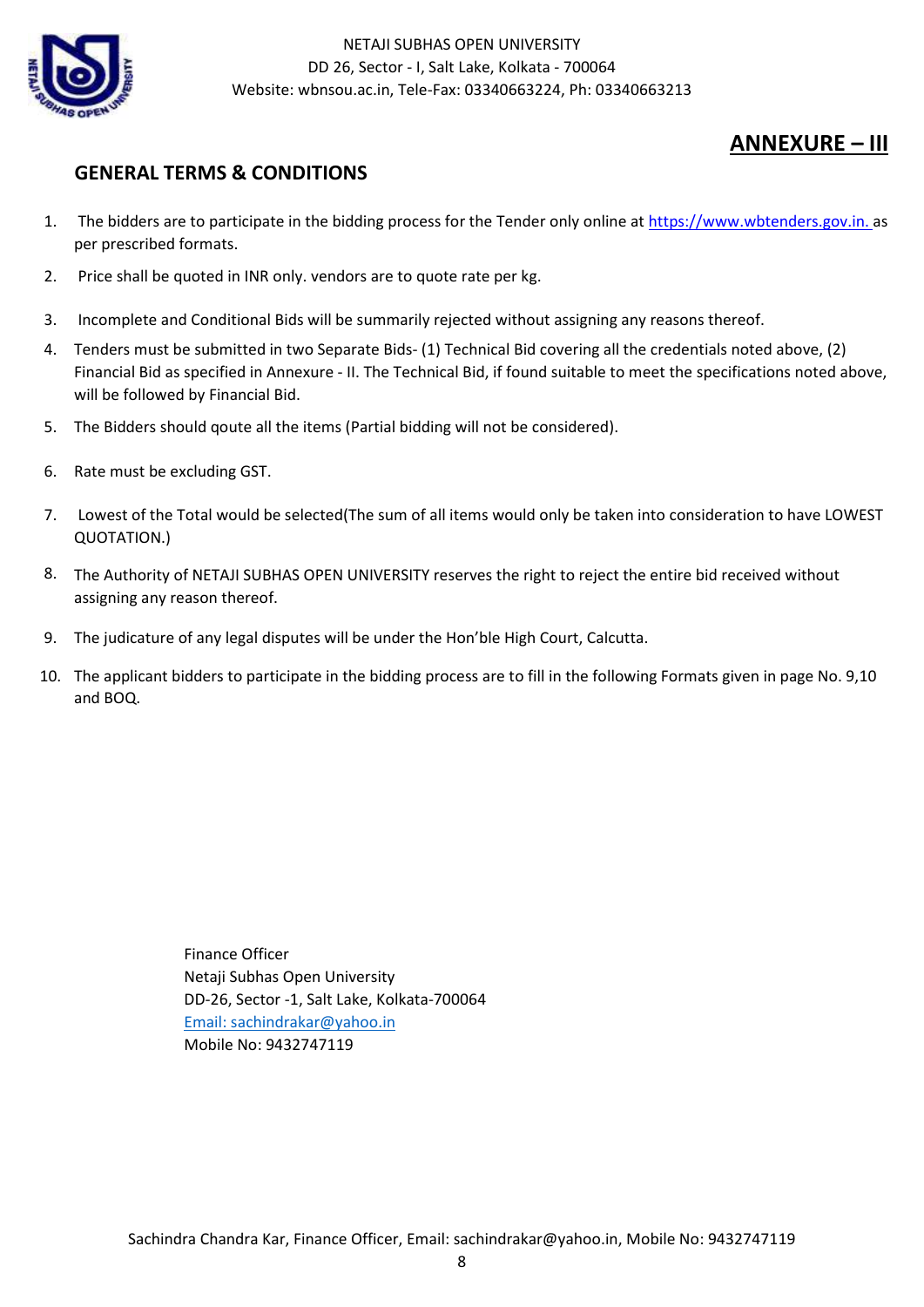

To The Finance Officer Netaji Subhas Open University DD 26, Sector – 1, Salt Lake Kolkata – 700064

Ref: Memo No: AC/047/22-23 Dated: 26-05-2022 Sub: Submission of Bid Technical & Financial Bid with reference to the above. Sir,

 As per guidelines given in the Tender Notice we are submitting Finacial Bid and Technical Bid separately. We are quoting the itemwise Rate per Kg in the prescribed BOQ format in the Financial bid along with the Technical Credentials supported with relevant documents as applicable. We have read all the terms and conditions given in the Tender Notice and do hereby undertake to obey the rules and regulations of e-Tender.

With regards

Signature with Seal & Date:

Name of Signatory:

Name of Organization:

Mailing Address:

Mobile No of Contact Person:

Email Address of the Organization:

Enclosures:

- 1. Copy of GST Registration Certificate
- 2. Copy of PAN & TAN
- 3. Proof of Experience as specified in Annexure II.
- 4. Copy of Trade License